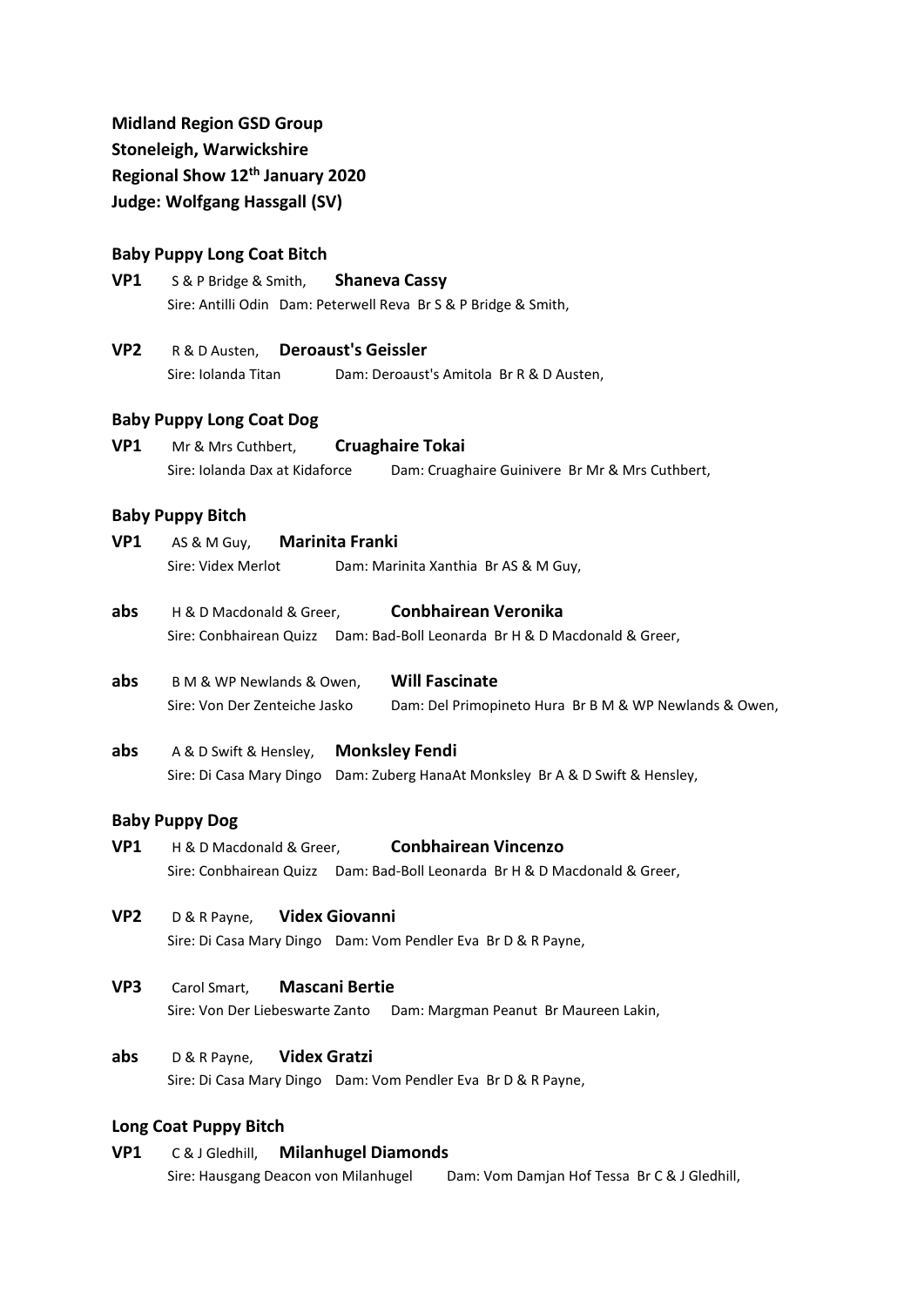- **VP2** Mr & Mrs Cuthbert, **Cruaghaire Saphira** Sire: Cruaghaire Kosta Dam: Cruaghaire Jaede Br Mr & Mrs Cuthbert,
- **VP3** O & D Whiley-Blach, **Hohenburg Edna** Sire: Del Lupo Nero Ravi Dam: Vom Rosseleck Ysis Br Edmond Kan,
- **abs** Anne Cave, **Ballynabola Naya** Sire: Ballynabola Yasko Dam: Aristma White 'n' Bright Br Mr & Mrs Williams,
- **abs** Malgorzata Krzanowska, **Eiden Vom Havgold** Sire: Von Tronje Ferdinand Dam: z Grodu Smoka Hawana Br R Walzcak,

#### **Long Coat Puppy Dog**

**abs** Joan and Hazel Docherty, **Hazroh Diago** Sire: Hazroh Uri Dam: Hazroh Carla Br Joan & Hazel Docherty,

### **Minor Puppy Bitch**

| VP1 | JW & CL Robinson, | <b>Corjon Lexi</b>                                               |  |
|-----|-------------------|------------------------------------------------------------------|--|
|     |                   | Sire: Vom Anrachtal Ben Dam: Antilli Quella Br JW & CL Robinson, |  |

**abs** Helen Bibby, **Karina Vom Silkenwood** Sire: Di ca de Pace Lux Dam: Vom Haus Silkenwood Mari Br Mrs H & Mrs R Bibby & Mudd,

# **abs** Elizabeth Taylor, **Hazroh Dixie** Sire: Hazroh Uri Dam: Hazroh Carla Br Joan & Hazel Docherty,

#### **Minor Puppy Dog**

**VP1** JW & CL Robinson, **Corjon Larsen** Sire: Vom Anrachtal Ben Dam: Antilli Quella Br JW & CL Robinson,

#### **Puppy Bitch**

**VP1** J&G Ward, **Shernaa Arizona** Sire: Vom Huhnegrab Gary Dam: Belezra Viva Las Vegas Br P&K Prince & Ayling,

#### **Puppy Dog**

- **VP1** Jasmine Davies, **Packo De La Petite Laeticia** Sire: De La Petite Laeticia Nano Dam: De La Petite Laeticia L'Elle Br Phillipe Breinlen,
- **VP2** Scott Blair, **Starkherz Valko** Sire: Antilli Odin Dam: Conbhairean Qwella Br C&P Fitton & Exley,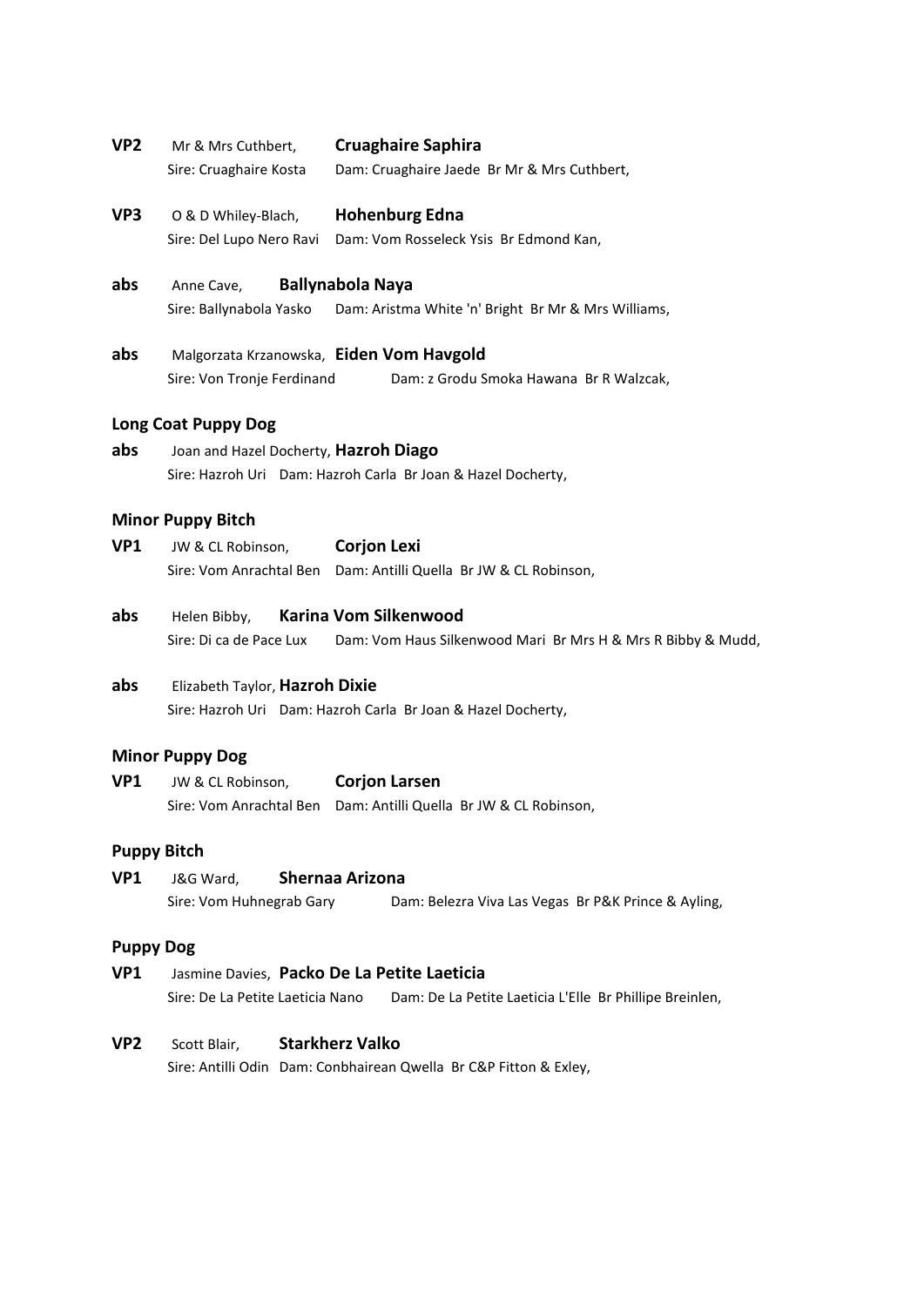# **Long Coat Intermediate Bitch**

| SG1             | <b>Brineack Isha von Marinita</b><br>AS & M Guy,                                                                           |
|-----------------|----------------------------------------------------------------------------------------------------------------------------|
|                 | Sire: Vom Kleinan Zauberberg Ian Dam: Ardenburg RaubaMit Brineack Br A & K Hall,                                           |
| SG <sub>2</sub> | Sharon Britnell, Bridgeview Freya<br>Sire: Von Polarstern Kuba<br>Dam: Carthak's Bertina Br Rebecca Palmer,                |
| SG3             | <b>Cruaghaire Qiwi</b><br>Mr & Mrs Cuthbert,<br>Sire: Hazroh Xavier<br>Dam: Cruaghaire Catoria Br Mr & Mrs Cuthbert,       |
| SG4             | S & J Miles & Wickenden, Bridgeview Furiosa<br>Sire: Von Polarstern Kuba<br>Dam: Carthak's Bertina Br Rebecca Palmer,      |
| SG5             | <b>Fiesta Vom Naisshof</b><br>Sunil Yagoob,<br>Sire: Von Farhantal Falco Dam: Vom Naisshof Kora Br Milan Spasic Boza,      |
| abs             | <b>Ballynabola Ria</b><br>Anne Cave,<br>Sire: Ballynabola Yasko Dam: Aristma White 'n' Bright Br Mr & Mrs Williams,        |
| abs             | <b>Toilers Willa</b><br>S & K Petch,<br>Sire: Von Der Piste Trophe Thiago Dam: Von Der Wilhelmswarte Bosarie Br SL Elliot, |
|                 | Long Coat Intermediate Dog                                                                                                 |
| SG1             | Rebecca Palmer, Winnetou Von Gebruder Grimm                                                                                |
|                 | Dam: von Gebruder Grimm Rose Marie Br Nicole Meyer,<br>Sire: Di Casa Masserelli Groovy                                     |

**abs** Mr & Mrs Cuthbert, **Conbhairean Tobias** Sire: Von Aldamar Asap Dam: Von Noriswand Queenie Br H & D Macdonald & Greer,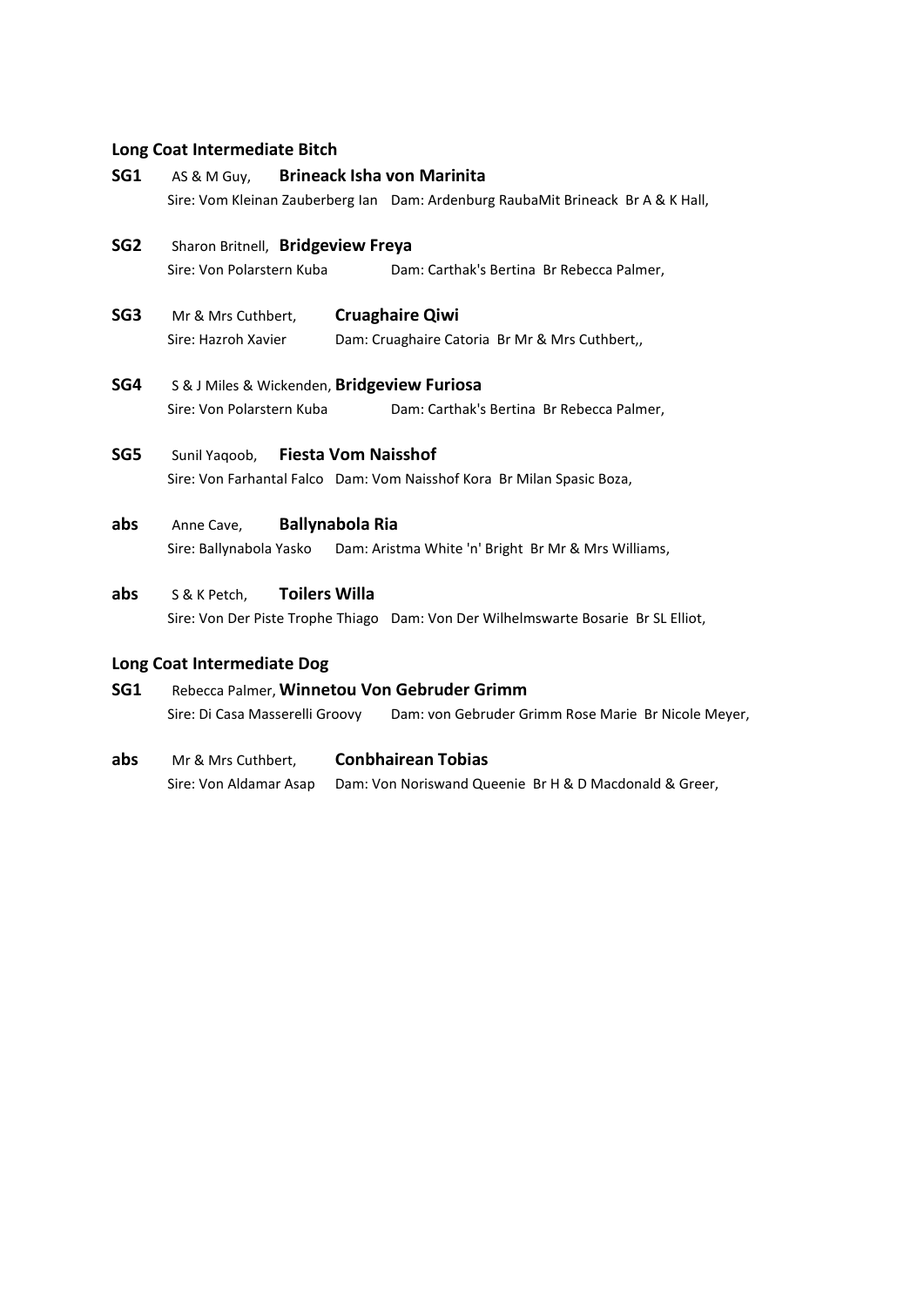## **Junior Bitch**

| SG1               | <b>Gayville's Vogue</b><br>JW & CL Robinson,                                      |
|-------------------|-----------------------------------------------------------------------------------|
|                   | Sire: Von Hühnegrab Gary<br>Dam: Vom Simpor Paris Br S, D & J Hall,               |
| SG <sub>2</sub>   | M & D Lakin & Callaghan, Mascani Happi                                            |
|                   | Dam: Von Baronburg Flow Br Maureen Lakin,<br>Sire: Margman Qwoll                  |
| SG <sub>3</sub>   | <b>Barwoods Hyacinth</b><br>Barbara Benjamin,                                     |
|                   | Sire: Antilli Odin Dam: Barwoods Zoelta Br Barbara Benjamin,                      |
| SG4               | Sandra Etches, Etchica Issi                                                       |
|                   | Sire: Videx Merlot<br>Dam: Darleymoor Annie Br Sandra Etches,                     |
| SG5               | <b>Sachse Danni</b><br>Tim Gray,                                                  |
|                   | Sire: Di Casa Mary Hettel Dam: Sachse Athena Br Tim Gray,                         |
| SG6               | RP & JB Burton, Burtonharvan Rayeh                                                |
|                   | Sire: Di Casa Mary Hettel Dam: Burtonharvan Bevi Br RP & JB Burton,               |
| abs               | Maureen Lakin, Mascani Saffie                                                     |
|                   | Sire: Vom Fichtenschlag Larus<br>Dam: Komrad Ka'Puccino Br Maureen Lakin,         |
| abs               | A & D Swift & Hensley, Ardenburg Wizzi                                            |
|                   | Sire: Fabare Bohemia Costa<br>Dam: Ardenburg Purdie Br Wendy Stephens,            |
| <b>Junior Dog</b> |                                                                                   |
| SG1               | <b>Sachse Drago</b><br>Tim Gray,                                                  |
|                   | Sire: Di Casa Mary Hettel Dam: Sachse Athena Br Tim Gray,                         |
| SG2               | <b>Milanhugel Class Act</b><br>C & J Gledhill,                                    |
|                   | Sire: Vom Tamaraspitze Packo<br>Dam: Sadira Beauvom Milanhugel Br C & J Gledhill, |
| abs               | N & J Turner, Lornstone Cheddar George                                            |
|                   | Sire: vom Streek Kaios<br>Dam: Lornstone Tischen Br Mr & Mrs Yates,               |
|                   | <b>Yearling Bitch</b>                                                             |
| abs               | <b>Zandamor Depeche</b><br>C & H & A & J Rice & Docherty & Wood,                  |
|                   | Sire: Crveni Mayestoso Kik Dam: Zandamor Cora Br C & H Rice & Docherty,           |
|                   | <b>Yearling Dog</b>                                                               |

# **SG1** Rosemary Mooney, **Equiside Nitro** Sire: Antilli Odin Dam: Equiside Katarina Br Mr & Mrs S Barnes,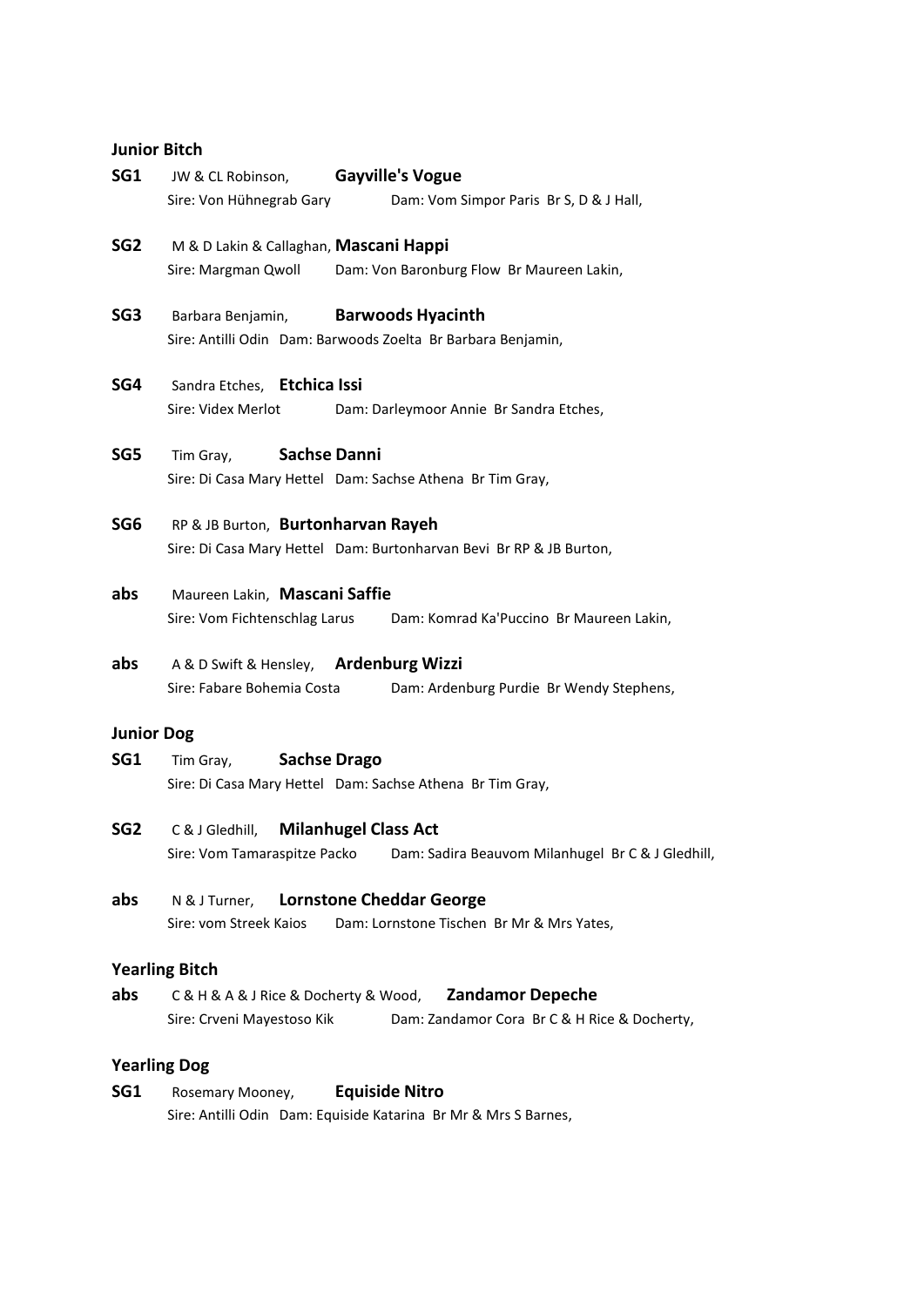# **Long Coat Adult Bitch**

| V <sub>1</sub> | Mr & Mrs Cuthbert,                       | <b>Cruaghaire Jaede</b>                                            |  |
|----------------|------------------------------------------|--------------------------------------------------------------------|--|
|                | Sire: Conbhairean Freddie                | Dam: Cruaghaire Catoria Br Mr & Mrs Cuthbert,                      |  |
| V2             | AS & M Guy,                              | Marinita Evanna                                                    |  |
|                | Sire: vom Hasenborn Gavin                | Dam: Marinita Rubette Br AS & M Guy,                               |  |
| V <sub>3</sub> | O & D Whiley-Blach,                      | Jemalsheva Bloom of Santarsa                                       |  |
|                | Sire: Antilli Nevada                     | Dam: Jemalsheva Zanda Star Br Mrs VL Davis,                        |  |
| V4             | C & S Stoddart & Michie, Robasdan Brylee |                                                                    |  |
|                | Sire: Conbhairean Freddie                | Dam: Impranah Zante Br Shona & Jim Robertson,                      |  |
| V5             | Sally Banks,                             | <b>Rushmere Evita</b>                                              |  |
|                | Sire: Vom Huhnegrab Elmo                 | Dam: Vom Grafenbrunn Bea Br GK & L Munkley,                        |  |
| V6             | M&L Busby,                               | <b>Cayenne vd Mearster State</b>                                   |  |
|                | Sire: Hasenborn Gavin                    | Dam: v Liedehof Ella Br G Joosten,                                 |  |
| V7             | A Shaikh,                                | <b>Giantlands Pretoria</b>                                         |  |
|                | Sire: Von Der Zenteiche Cezar            | Dam: Conbhairean Inka Br Susan Dooley,                             |  |
|                | <b>Long Coat Adult Dog</b>               |                                                                    |  |
| V1             | Mr & Mrs N Sumner,                       | <b>Giantlands Fury of Fire</b>                                     |  |
|                | Sire: Shotaan Czar at Giantlands         | Dam: Von Der Wilhelmswarte Xyna Br Susan Dooley,                   |  |
| V2             |                                          | D M Marshall, Giantlands King For Zennpersolus                     |  |
|                | Sire: Von Der Zenteiche Cezar            | Dam: Conbhairean Inka Br Susan Dooley,                             |  |
| V3             | Eileen Henderson,                        | <b>Hazroh Chris</b>                                                |  |
|                | Sire: Vom Bad-boll Vitos                 | Dam: Hazroh Sassy Br Joan & Hazel Docherty,                        |  |
| V4             | S & P Bridge & Smith,                    | <b>Shaneva Alarik</b>                                              |  |
|                | Sire: Tramella Hanx                      | Dam: Peterwell Reva Br S & P Bridge & Smith,                       |  |
| V5             | Tim Archer.                              | <b>Ebony Jumpin Jack</b>                                           |  |
|                | Sire: Romainville Monteiro               | Dam: Romainville Ebony Br N Halfpenny,                             |  |
| abs            | <b>Hazroh Zalu</b><br>H & D Bibby,       |                                                                    |  |
|                |                                          | Sire: Von Simpor Milano Dam: Hazroh Sassy Br Joan & Hazy Docherty, |  |

# **Long Coat Working Dog**

**V1** C, A & N Eatswood, Reilly & Bainbridge, **Kuba Vom Polarstern** Sire: Di Casa Massarelli Groovy Dam: Vom Polarstern Coco Br H Geisen,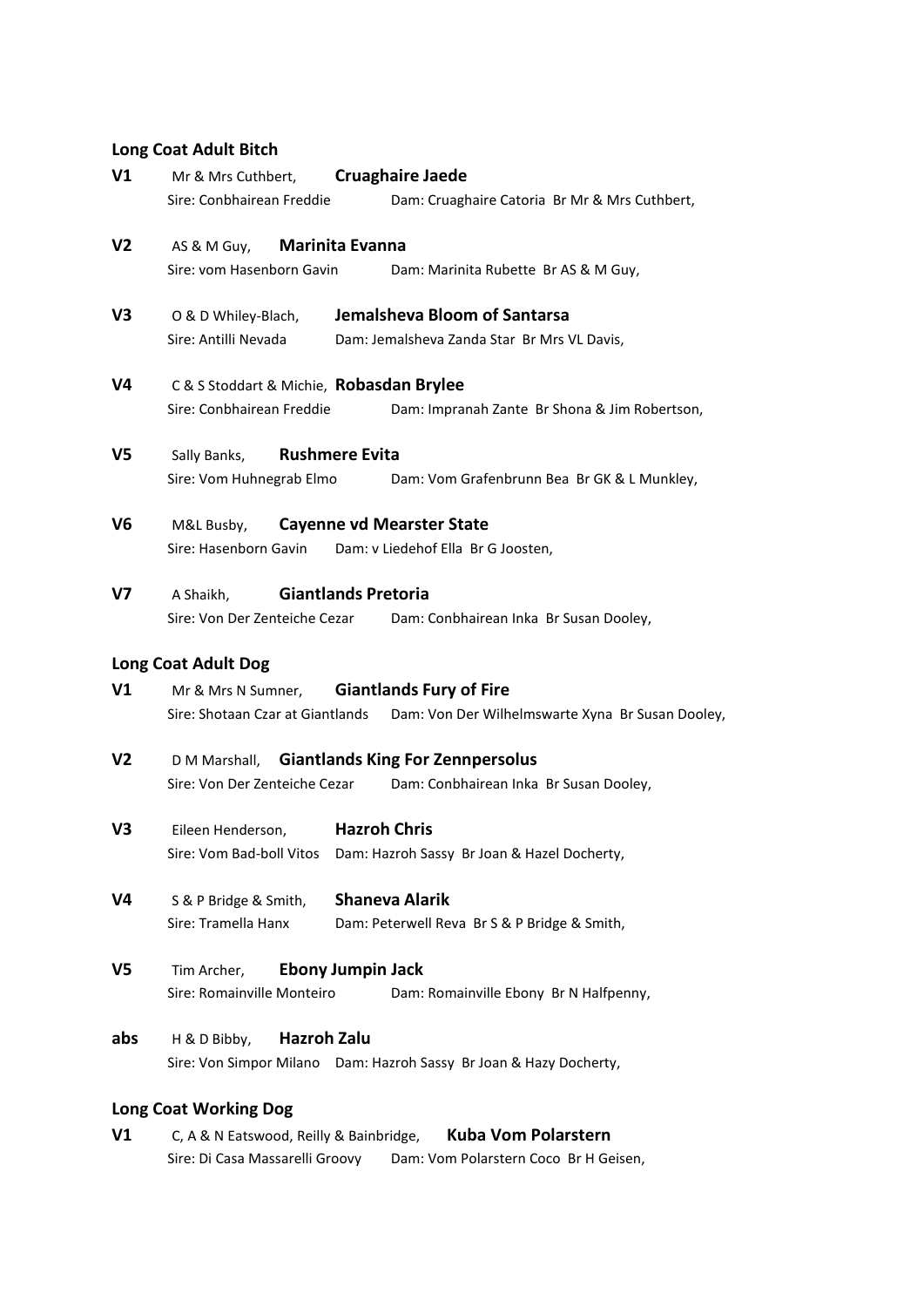# **Adult Bitch**

| V <sub>1</sub>            | Joan and Hazel Docherty, Hazroh Catja<br>Sire: Von Bad-boll Vitos<br>Dam: Hazroh Sassy Br Joan & Hazel Docherty, |                                                                                               |  |
|---------------------------|------------------------------------------------------------------------------------------------------------------|-----------------------------------------------------------------------------------------------|--|
| V <sub>2</sub><br>Reilly, | C & A Eastwood & Reilly, Antilli Nanci<br>Sire: Du Close de Patmisand Gordon                                     | Dam: Aus Famke's Zauberwald Alexis Br C&A Eastwood &                                          |  |
| V3                        | Sandra Etches, Etchica Darli<br>Sire: Von Der Liebeswarte Zanto                                                  | Dam: Etchica Queska Br Sandra Etches,                                                         |  |
| V4                        | M & T, V Lakin & Ingram, Margman Whitney<br>Sire: Vom Kuckucksland Pepe                                          | Dam: Vom Nord Traum Nika Br M Kuusman,                                                        |  |
| abs                       | Pamela Atkinson,<br>Sire: Shernaa Pakros                                                                         | <b>Belezra Vanja</b><br>Dam: Shernaa La VenusDel Belezra Br John & Gill Ward,                 |  |
| abs                       | Helen Bibby,<br>Sire: Hazroh Zalu                                                                                | Silkenwood Aria<br>Dam: Dei Lotito Alba Br Helen Bibby,                                       |  |
| abs                       | B Dutton,                                                                                                        | Norma Du Val D'Anzin<br>Sire: Vom Aldamar Asap Dam: Du Val d'Anzin Julietta Br E Trentenaere, |  |
| abs                       | Tanya Gray,<br>Sire: Mater Domini Jumbo                                                                          | <b>Hausmuller Chianti</b><br>Dam: Vomzoarhoff Belle Br H & C Miller,                          |  |
| <b>Adult Dog</b>          |                                                                                                                  |                                                                                               |  |
| V1                        | Margaret Dawkins,<br>Sire: Vom Grafenbrunn Willas                                                                | <b>Bsko vom Grafenbrunn</b><br>Dam: Vom Grafenbrunn Vicki Br D Scheerer,                      |  |
| V <sub>2</sub>            | Jadema Keto<br>Joe Richards,<br>Sire: Belezra Zerres                                                             | Dam: Zeross Detana Br Joe Richards,                                                           |  |
| V <sub>3</sub>            | M&L Busby,<br>Sire: Von Juvenisty Baggio                                                                         | <b>Erik av Rottenhaller</b><br>Dam: AV Rottenhaller Bella Zahne Br G & H Axelson & Aslasken,  |  |
| V4                        | P&R Allerton,                                                                                                    | <b>Brineack Gino</b><br>Sire: vf Ybajo Hoeve Colin Groovy Dam: Brineack Cina Br A&K Hall,     |  |
| abs                       | Tanya Gray,<br>Sire: Conbhairean Freddie                                                                         | <b>Conbhairean Oskar</b><br>Dam: Von Klobenwalde Erle Br H & D Macdonald & Greer,             |  |
| abs                       | Lynn McManus, Hazroh Xavier<br>Sire: Conbhairean Freddie                                                         | Dam: Korzwin Lucieat Hazroh Br Joan & Hazel Docherty,                                         |  |